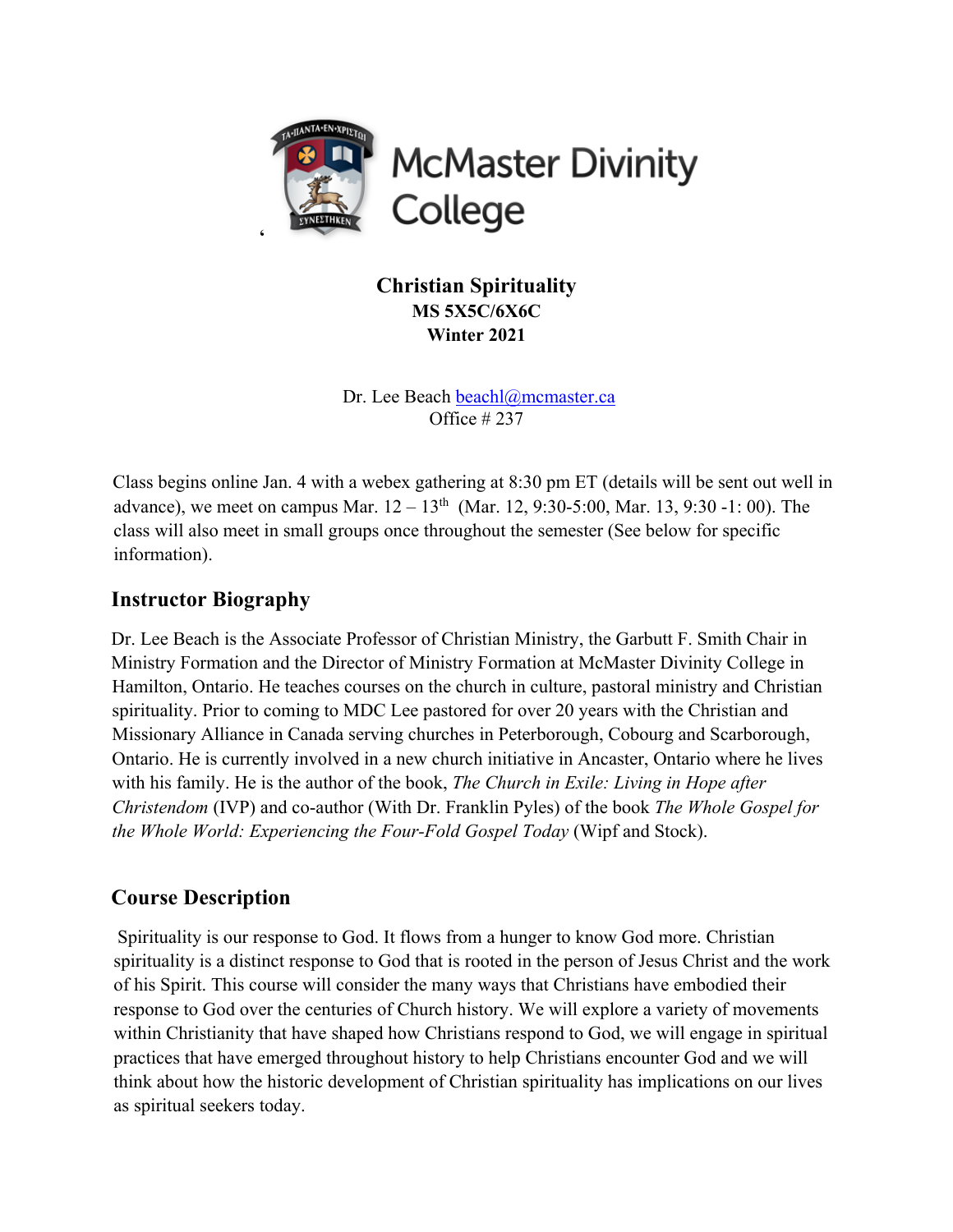As a hybrid course we will be using a course shell provided by McMaster Universities, Avenue to Learn as well as other online technology. Information about accessing and using these sites will be provided prior to the beginning of the course and as needed. If you have questions about the technological aspects of the course, or have any problems with the technology please contact the instructor. I will do my best to help and if I am not able to answer your questions I will work with our IT support team to get an answer for you as soon as possible.

# **Learning Goals:**

## **Knowing:**

1. Upon completion of this course students will be able to articulate a basic understanding of Spirituality as an aspect of human existence in general and Christian spirituality as distinct expression of spirituality.

2. Upon completion of this course students will be able to explain many of the key movements in the development of Christian spirituality throughout the history of the church.

3. Upon completion of this course students will be able to identify and describe many of the key figures in the development of Christian spirituality.

### **Being**

1. As a result of this course students will be able to identify and respond to new perspectives and practices for personal and corporate spiritual formation.

#### **Doing**

- 1. Upon completion of this course students will develop their ability to practice at least one new spiritual discipline and be able to identify several other potential disciplines for future practice.
- 2. Upon completion of this course students will be able to identify specific cultural and contextual issues that affect their practice of spirituality and how Christian spirituality is a key element in the church's ministry in a post-Christian culture.

#### **Working together as a learning community**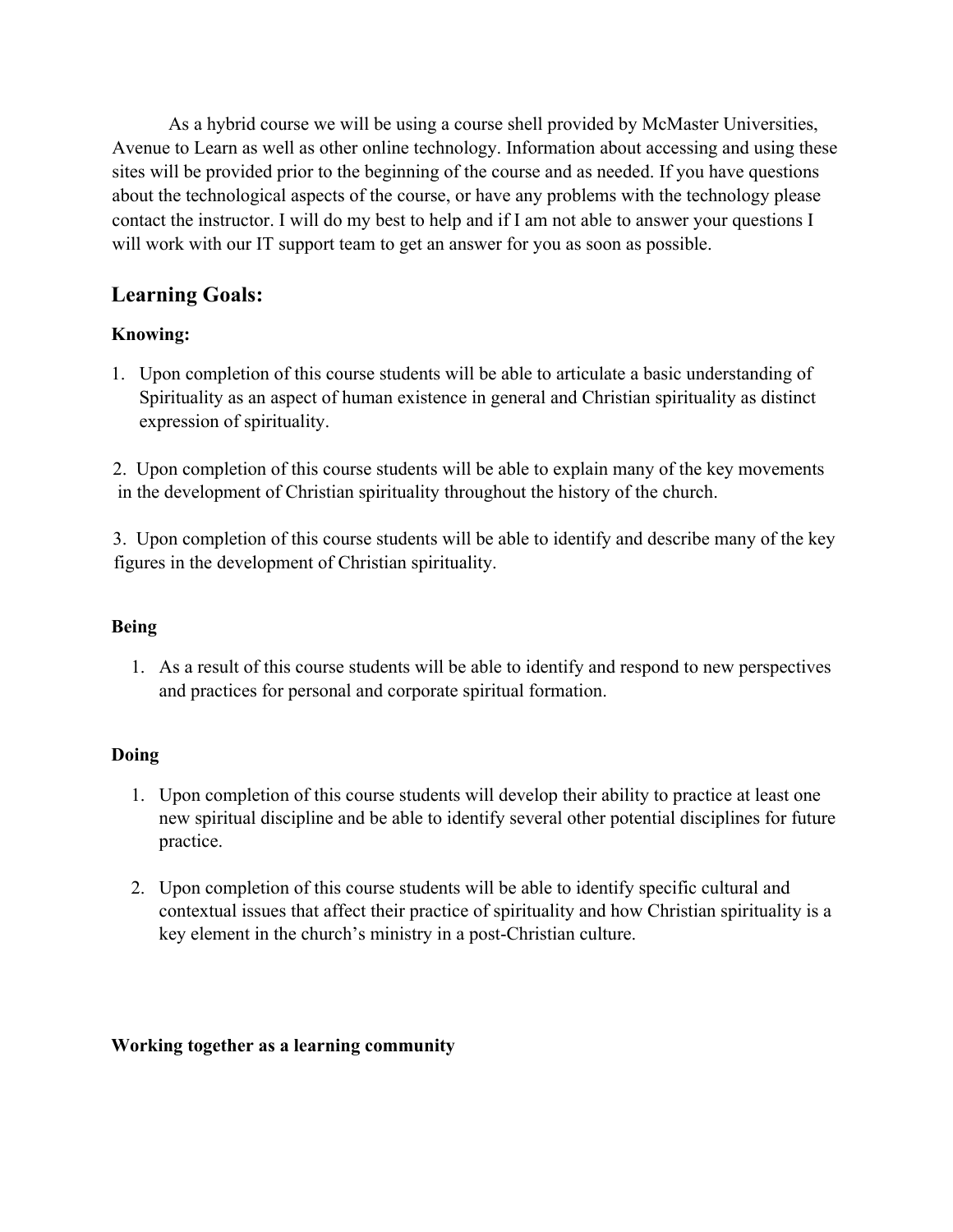A core value of our class is that it is a "learning community," designed to be a place where each member of the community can grow through positive affirmation and constructive input. We should all come to the community as people in process, open to be deconstructed and formed through our mutual learning experience.

As a responsible member of our learning community you will be expected to commit yourself to the class throughout the semester that we are together. This means that in our class interactions you will endeavor to treat all members of our class with respect and dignity. Your presence is necessary for our community (that is our class) to function at an optimal level, therefor it is expected that each student will be "present" in the online aspect of the course and in attendance for the face to face aspect of the course Mar. 12 -13. Specific expectations for online interaction can be found in the "course schedule" section of this syllabus (below). Assignments should be handed in on time and in good order as an attachment to an email sent to the professor. Assignments should be sent in on or before the due date specified in this syllabus. All assignments handed in after the due date will be subject to a penalty of 2% for each day (including weekends) that they are late.

#### **Instructor's role and availability**

As professor it is my responsibility to empower each class member as a learner by treating each student with respect and dignity. I come to position myself as a fellow learner in the community and to offer information, reflection, experience and questions for us to reflect on together. Further, it is my responsibility to give good evaluation and feedback to your thinking, both as you offer it to the class in our discussions and through written work so that your growth through this class can be maximized as a result of our collaboration.

I will do my best to answer any email enquiries within 24 hours during week days (Mon.-Fri). I do not generally answer emails Saturdays or Sunday during the day. If an email is sent later in the afternoon on a Friday it will probably not be answered until Sunday evening or Monday morning. I will do my very best to grade assignments within three weeks of submission.

I am not only available but also welcome and enjoy connections with each of you outside formal class time. If you would like to meet together via zoom or webex please feel free to make an appointment with me for a time that works for both of us.

# **Required Reading**

Sittser, Gerald L. *Water from a Deep Well: Christian Spirituality from Early Martyrs to Modern Missionaries.* Downers Grove, Mi: Intervarsity, 2007.

Haley-Barton, Ruth. *Sacred Rhythms. Arranging Our Lives for Spiritual Transformation.*  Downers Grove, Mi: Intervarsity, 2006.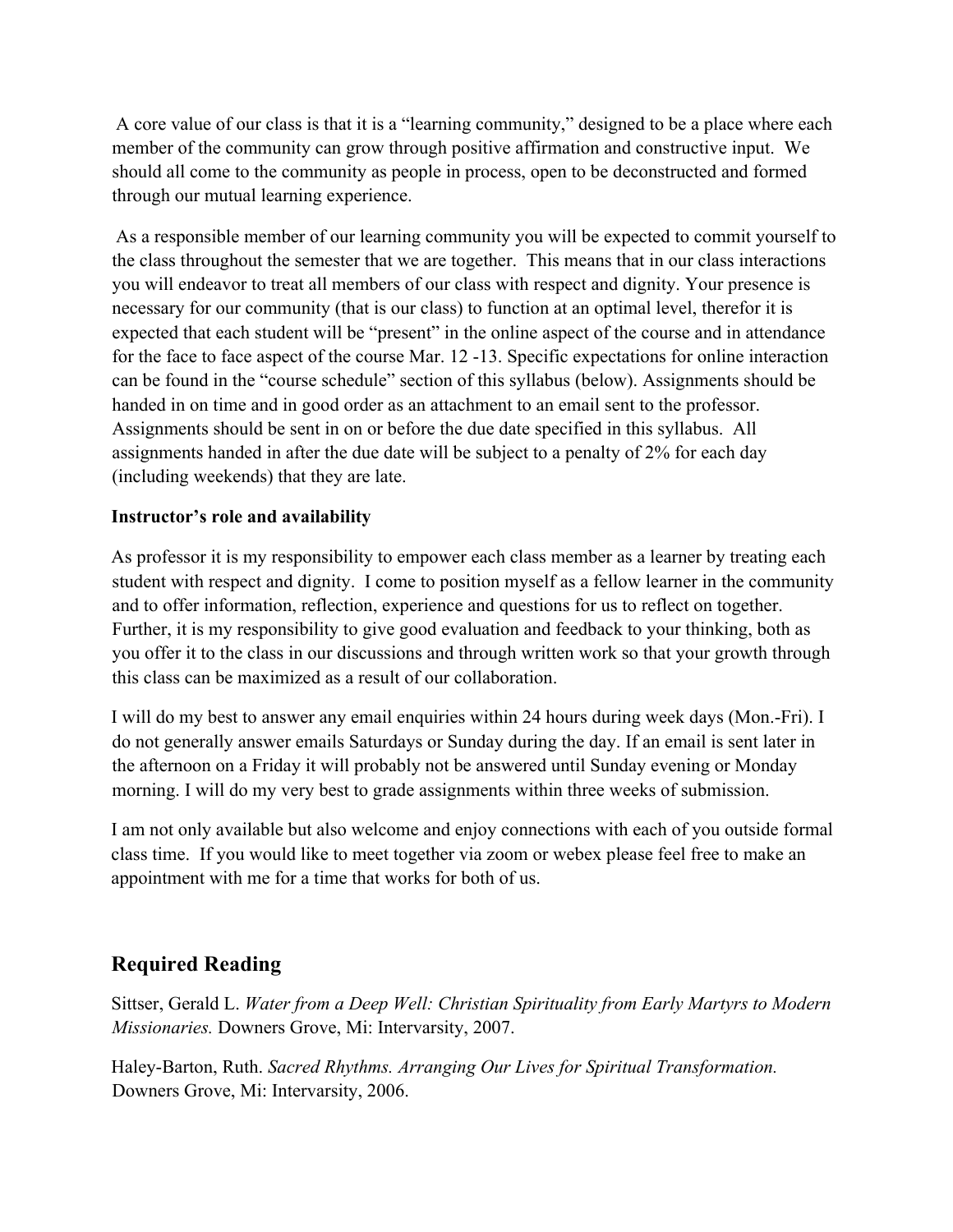Bloom, Anthony. *Beginning to Pray.* Mahwah, NJ: Paulist, 1970.

Smith, Gordon T. *Evangelical, Sacramental, and Pentecostal: Why the Church Should be all Three*. Downers Grove: InterVarsity Press, 2017.

# **Recommended Text**

Scorgie, Glen G. (editor). *The Dictionary of Christian Spirituality.* Grand Rapids: Zondervan, 2011.

# **Assignments**

### **1. Reflecting on the legacy of a Christian Leader in Spirituality**

Students will choose one person who is regarded as a key figure in the history of Christian spirituality and write a paper that explores their life and contribution to the tradition of Christian spirituality. The paper should include a short biography of the person, an analysis of their spiritual experience and how they impacted future generations of Christians. Thus the paper is part biography, part analysis of the persons spiritual experience and part reflection on their impact.

## **The paper should be 4000 words in length and is due Mar. 1, 2021. It will constitute 25% of the course grade.**

## **1A Presentation**

Students will meet online at a time to be determined during the week of Mar. 1-5 (every attempt to accommodate personal schedules will be made) to present their paper to other doctoral students in the course. The presentation should be 25 minutes in length, including time for interaction and questions. The presentation should give an overview of the person you chose, some insight into why you chose them and a reflection on the overall content of your paper. Please allow at least 3-5 minutes for questions at some point during, or at the end of your presentation. The presentation will be evaluated on clarity, creativity and the presenter's demonstration of a familiarity with their subject.

**Class presentations will take place during the week of Mar. 1-5, 2021 (a schedule of exact times will be provided one week prior to these dates). They should be aprox. 25 minutes in length (with a time for discussion to follow) and will constitute 5% of the course grade.** 

#### 2. **Practicing a New Spiritual Discipline**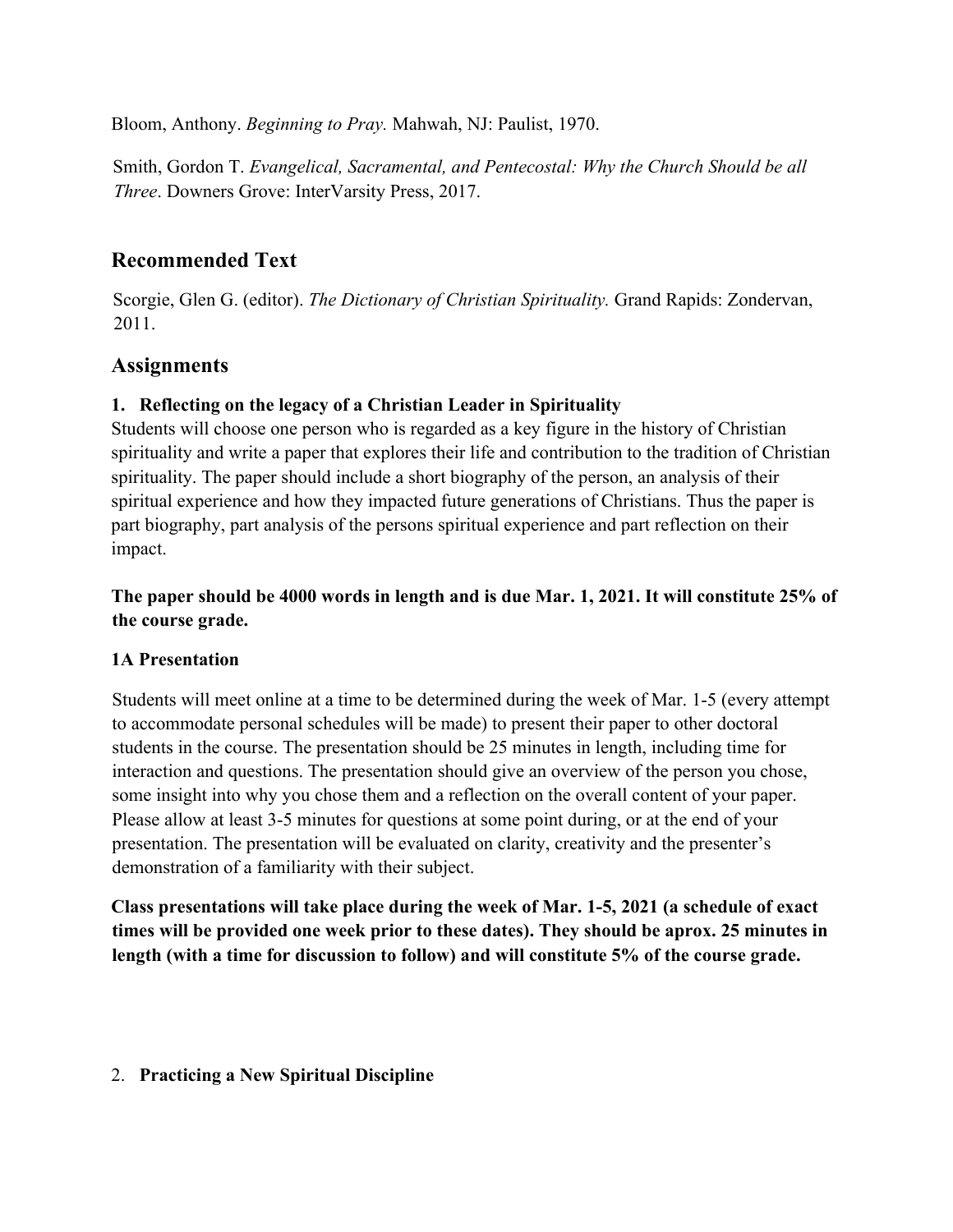Choose a classical spiritual discipline (see appendix in this syllabus for a list of possibilities. If you want to engage in a discipline not listed in the appendix please clear it with the instructor early in the semester) that you have not engaged in regularly throughout your life and begin practicing it on a regular basis. Write a paper that explores the history and practice of this discipline in Christian spirituality and also chronicles your experience of practicing it in your own life. The paper should be part research on the discipline and part personal reflection on your own practice of it throughout the semester. Thus, provide some referenced research (at least five sources) into the background of the specific discipline that you have chosen and provide reflection on your experience of practicing it over the course of the semester.

# **The paper should be 10-12 pages (double spaced) in length and is due Mar. 22, 2021. It will constitute 25% of the course grade.**

Also, as part of this assignment you will offer the class a presentation of your experience with this discipline during our face to face class meeting (Mar. 12-13). The presentation should be 15 minutes in length, including time for interaction and questions. The presentation should give an overview of the discipline you chose, some insight into why you chose it and a reflection on your practice of it thus far. Please allow at least 3-5 minutes for questions at some point during, or at the end of your presentation. The presentation will be evaluated on clarity, creativity and the presenter's demonstration of a familiarity with their subject.

**Presentations will take place during our class gathering (Mar. 12-13, 2021). A schedule for presentations will be developed one week prior to the class gathering. The presentation is worth 5% of the course grade.** 

#### 3. **Paper: Christian Spirituality in a Post-Christian Age**

For this paper students will interact with the question of how Christian spirituality relates to contemporary culture and how it can function in a way that aids the church's mission. Often our society is described as being "spiritual, but not religious." That is, we are living in a time when traditional religious views, like Christianity, are not embraced but the concept of "Spirituality" is welcomed. How does this reality present an opportunity to the church and its mission? Students should consult with the instructor as to how this topic can relate to their overall doctoral topic and how the larger topic of Christian spirituality in a post-Christian age can connect to their more specific doctoral work.

Doctoral students will be divided into small groups and papers will be posted and presented to their group with feedback given to each paper by each group member. More detailed instructions will be supplied at the start of the course.

## **The paper is due Mar. 22, 29 or Apr. 5, 2021 (a presentation schedule will determined on the second week of class and your paper will be due on the date it is to be presented). The**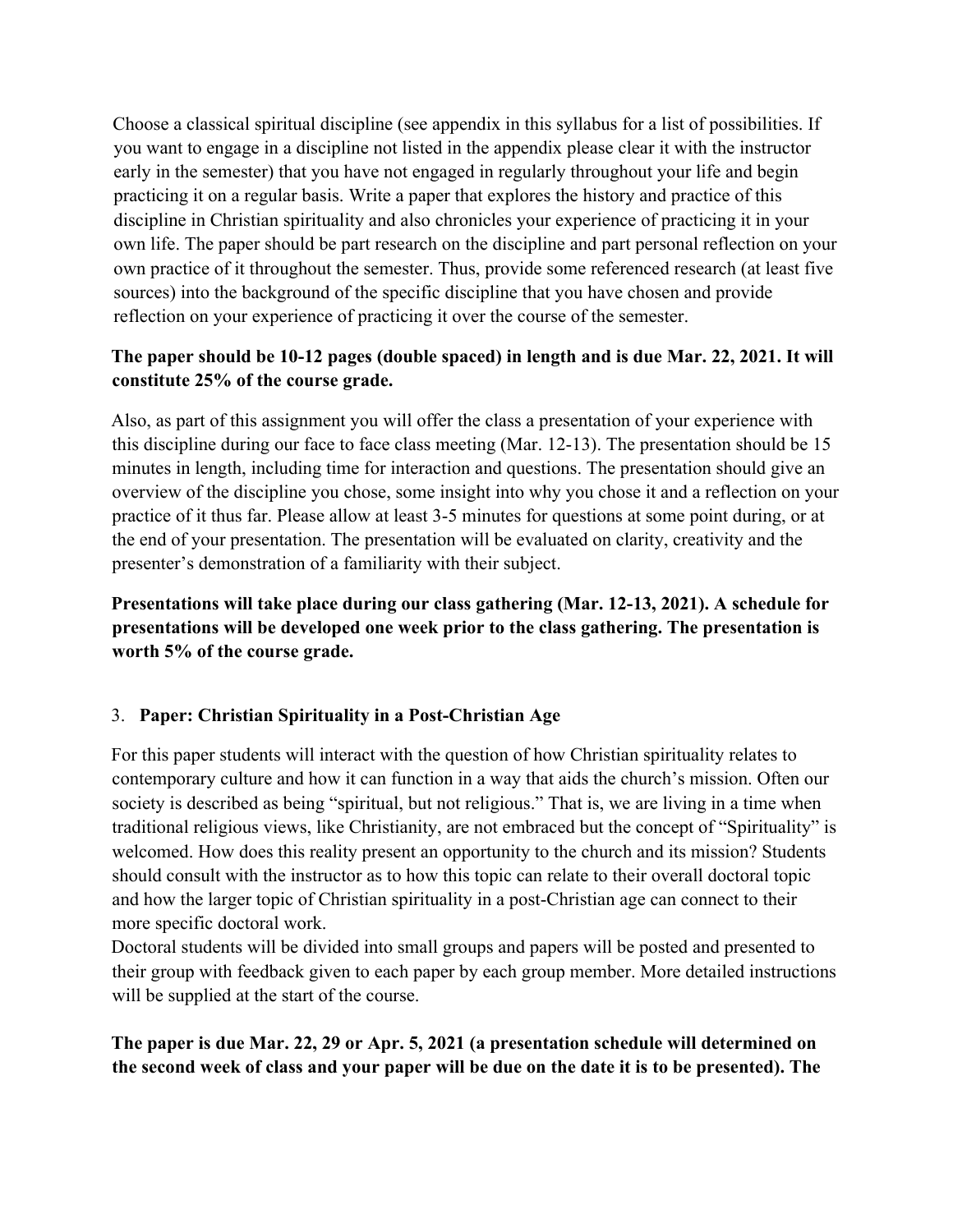**paper should be approximately 6000 words in length, This paper will constitute 30% of the course grade.** 

### **4. Participation**

As an online/hybrid course an ongoing commitment to participation in the online discussion forums is absolutely essential to the ethos and overall quality of the course. Thus, students will be graded on their participation based on the quality and frequency of their online participation. For each online discussion students are expected to offer one response to the discussion prompt provided by the instructor and at least two responses to classmates posts, except on the final week when only a response to the question is required (see instructions in the course schedule below). Doctoral students will be in their own small group for class discussions. Grades will be determined using the following rubric.

### **Class participation will constitute 10% of the course grade.**

# A-LEVEL PARTICIPATION (9-10 Points)

• The participant integrated evidence from the reading, lecture, or past experience in

supporting their argument.

• The participant consistently posted insightful comments and questions that prompted on topic discussion.

• The participant consistently helped clarify or synthesize other class members' ideas. If disagreeing with other class members' ideas, the participant stated his or her disagreement or objections clearly, yet politely.

## B-LEVEL PARTICIPATION (8 Points)

- The participant was notably lacking in one or two of the items listed for A-level participation.
- The participant consistently had to be prompted or coaxed to participate.
- The participant usually, but not always, expressed herself or himself clearly.

## C-LEVEL PARTICIPATION (7 Points

• The participant was consistently lacking in two or more of the items listed for A-level participation.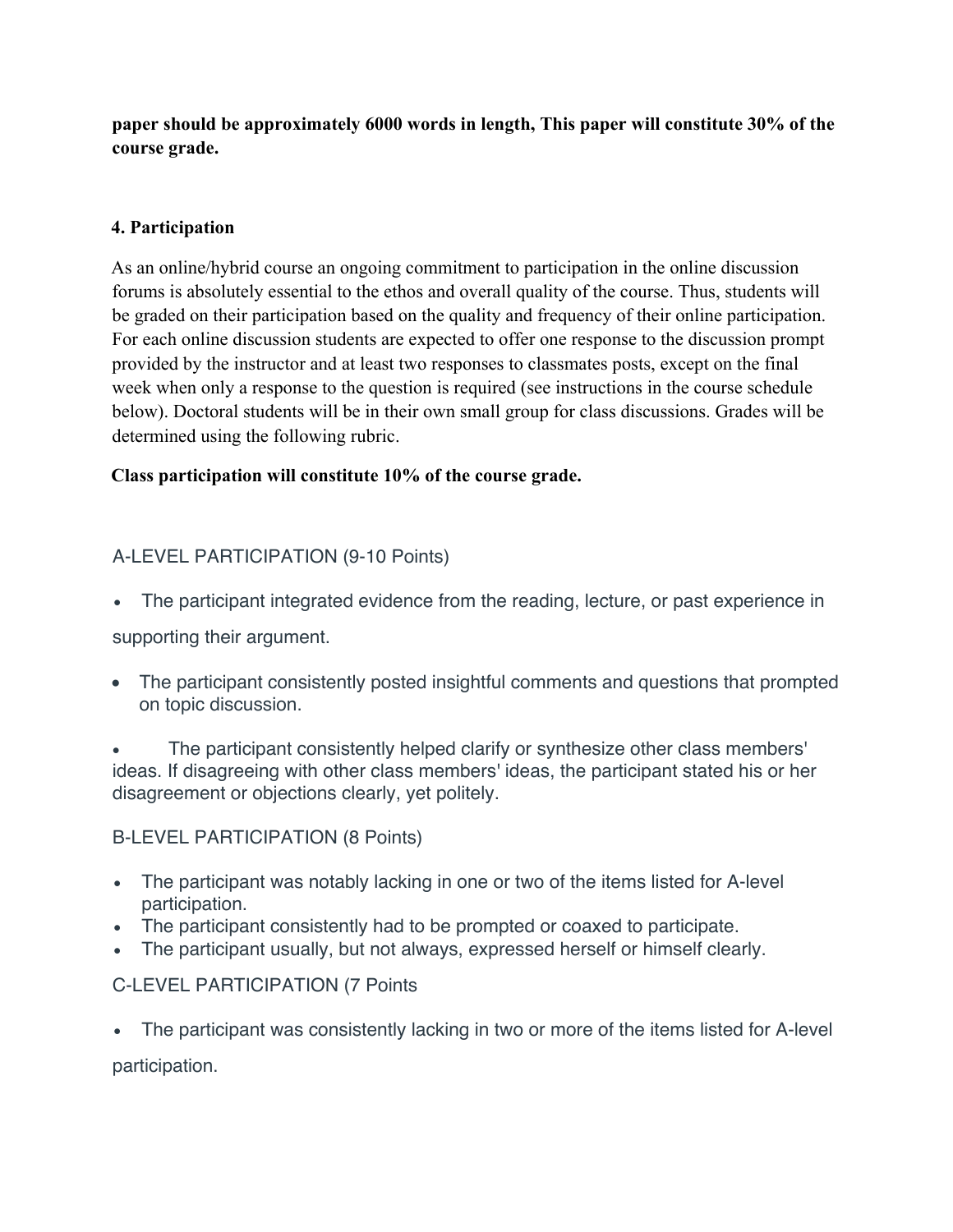- The participant was extremely reluctant to participate, even when prompted.
- The participant rarely expressed himself or herself clearly.

### D-LEVEL PARTICIPATION (6 Points)

• The participant frequently attempted (success is irrelevant) to draw the discussion off-topic, even if the participant's participation otherwise conforms to a higher level on the rubric

### F-LEVEL PARTICIPATION (0-5 Points)

• The participant was rude or abusive to other course participants.

The participant consistently failed or refused to participate at all, even when specifically prompted or questioned, even if the participant's participation otherwise conforms to a higher level on the rubric.

# **Course Outline and Expectations**

**Course Introduction: WebEx class meeting (online), Monday Jan. 4th, 7:30 pm ET (aprox. One hour)** *\*details will be provided but please plan to attend this gathering via. the online platform if at all possible.*

- Course overview, introductions, time for student questions regarding the course.
- Student Responsibilities: Please review the course syllabus before this meeting and come prepared to offer a brief (1-2 minute) introduction of yourself (occupation, professional background, personal/family situation, your hopes for the course), and to ask any questions you may have about the course.

## **Unit One: Human Spirituality, Christian Spirituality and Spirituality in Biblical Perspective**

Weeks of Jan.  $4 \& 11$ . We will consider the concept of "spirituality" and the distinctiveness of Christian spirituality. Also, we will consider how spirituality is presented in the Old and New Testaments.

Presentations: On-line lectures and other learning resources.

- Student Responsibilities: Please review the material posted each week for this unit. Also, begin engaging with the course text *Water from a Deep Well* especially the introduction.

#### **Unit Two: The Beginning of Christian Spirituality**

- The Weeks of Jan. 18. 25 and Feb.1. We will explore early Christian spirituality including the development of Christian community, martyrdom, asceticism, monasticism and mysticism.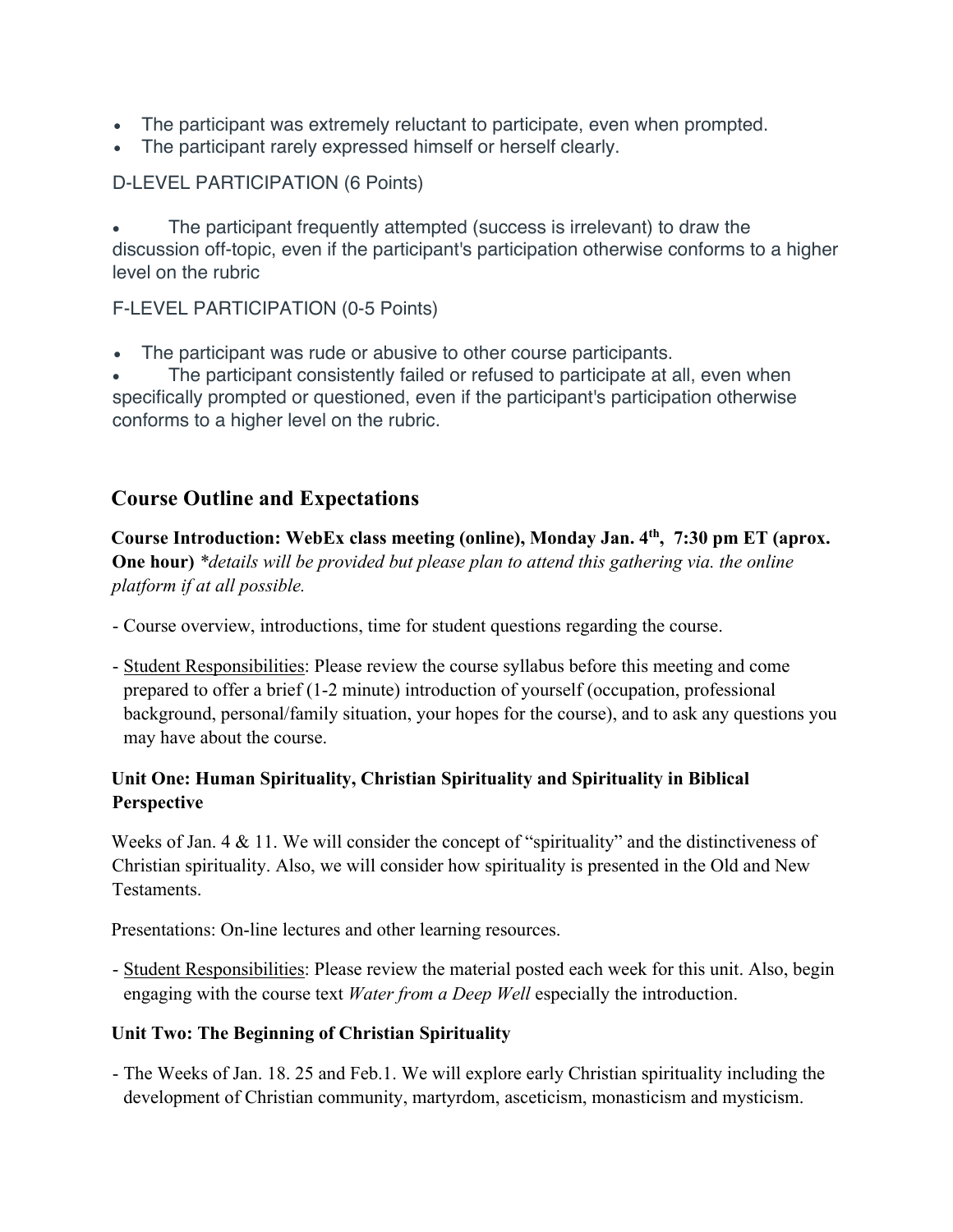- Presentations: online lectures and other learning resources. Online class discussion.

-Student Responsibilities: Engage with the resources provided and review the online lectures. Participate in the online class discussion during the week of Feb.  $1<sup>st</sup>$  by posting your response to the discussion question provided by the instructor by Wednesday Feb. 3<sup>rd</sup>. Respond to at least two posts by your classmates by Sunday Feb. 7<sup>th</sup>. Continue Reading *Water from a Deep well* especially chapters 1-4.

### **Unit Three: The ongoing development of Christian Spirituality**

- The weeks of Feb. 8, 15, 22. We will explore the ways that the division of the church between DoEast and West (the great schism of 1054) brought about new expressions and emphases in Christian spirituality.

- Presentations: online lectures and other resources. Class discussion on the book *Beginning to Pray.* 

-Student Responsibilities: Engage with the lectures and resources provided. Read the book *Beginning to Pray.* Post your response to the book discussion questions provided by the instructor by Wednesday Feb. 24<sup>th</sup>. Respond to at least two posts by your classmates by Sunday Feb. 28th. Continue Reading *Water from a Deep Well* particularly Chapters 5-8.

#### **Unit Four: Small group Meetings and Student Presentations**

The week of Mar.  $1<sup>st</sup>$  we will gather in small groups (online) for student presentations on their historic figure paper. The date and time of your group gathering will be determined early in the semester, it will accommodate your schedule. See the "assignments" section of the syllabus for instructions on this assignment. Read the book *Sacred Rhythms* to prepare for the in-class (Mar. 12-13) session.

- - - - - - - - - - - - - - - - - - - - **Unit Five: In Class Session (Mar. 12-13): Prayer, Scripture and Classic Spiritual Disciplines**

The in-class section of the course will include lecture material and class discussion on the topics of prayer, scripture and some of the classic spiritual disciplines, including discussion of the book *Sacred Rhythms*. Also, student presentations on their own practice of a spiritual discipline will take place. (A schedule will be developed for these presentations one week before the start of our first in-class meeting. See the "assignments" section of this syllabus for further information on to how to prepare).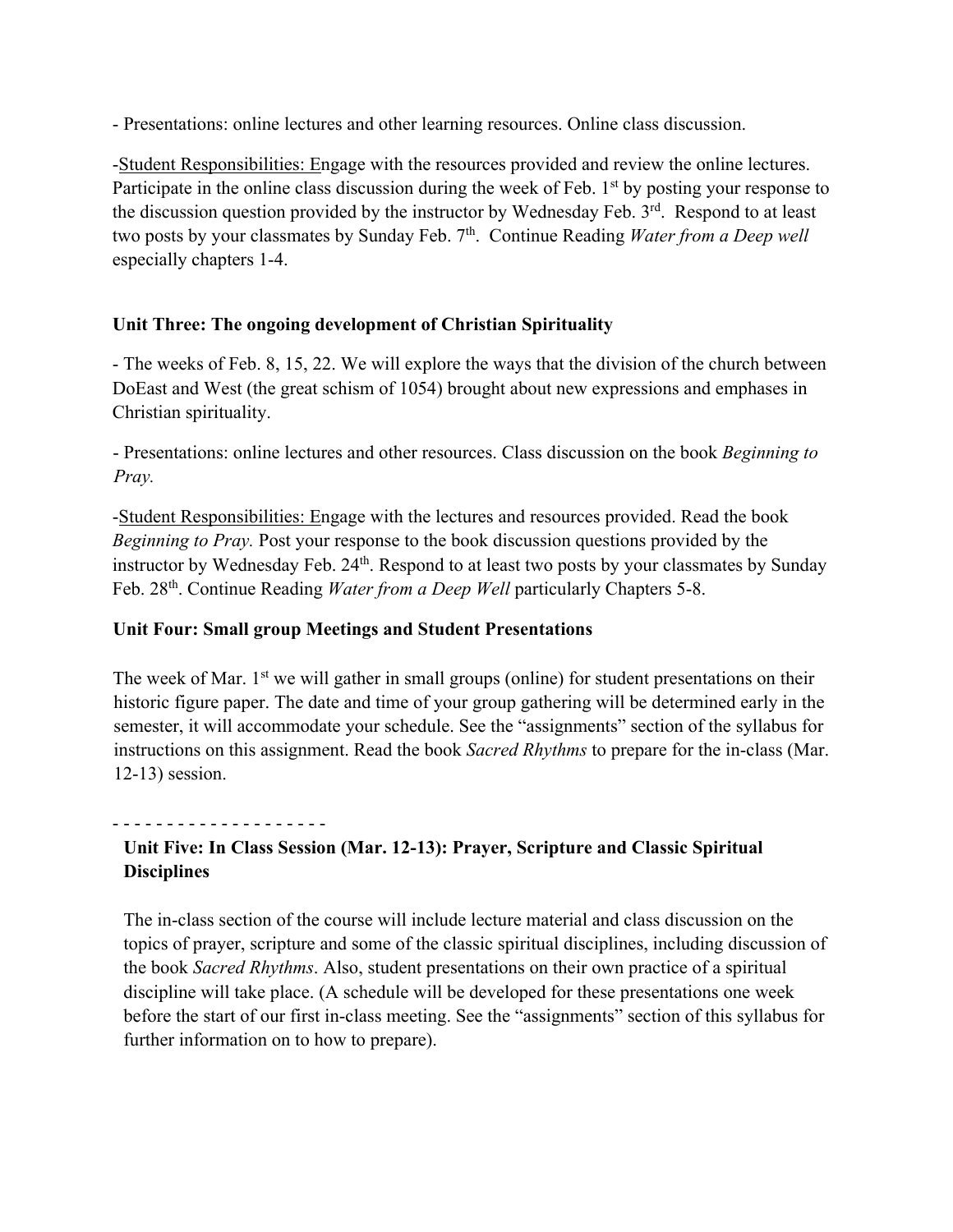Student Responsibilities: Come to class prepared to engage in the class material and to share your thoughts and impressions on the textbook *Sacred Rhythms.* Prepare your class presentation for the assignment on "my practice of a new spiritual discipline" and be prepared to present your work to the class according to the presentation schedule that will be developed in the preceding week.

- - - - - - - - - - - - - - - - - - - - -

# **Unit Six: The Reformation, Protestantism, the Missionary Movement and Christian Spirituality**

The week of Mar. 15 - 21 there will be no class content.

Student Responsibilities: Work on your "Spiritual Discipline" paper which is due Mar. 22.

The weeks of Mar. 22 and 29 We will explore the impact of the Reformation on Christian spirituality as well as the distinctiveness of Protestantism spirituality. Also, the unique contribution of the missionary movement in the late  $19<sup>th</sup>$  and early  $20<sup>th</sup>$  century.

Student Responsibilities: Review the online material on the course website for this section of the course during the weeks of Mar. 22 and 29. Continue Reading the book *Water from Deep Wells,*  especially chapters 9-11. Submit your spiritual discipline paper on Mar. 22. If your final paper is due on the 22<sup>nd</sup> or 29<sup>th</sup> post your paper on time to facilitate group discussion. Participate in the group discussion on the posted paper. Also begin reading the textbook *Evangelical, Sacramental, and Pentecostal: Why the Church Should be all Three*. Work on your final paper which is due Monday Apr. 5th.

## **Unit Seven: Christian Spirituality in a Post-Christian Age**

The Week of Apr.5 we will explore the role of Christian spirituality in a Post-Christian society and how Christians can participate missionally in the conversation around contemporary spirituality.

Presentations: Online lectures with some educational resources. Online book discussion; *Evangelical, Sacramental, and Pentecostal: Why the Church Should be all Three*.

-Student Responsibilities: Engage with the resources provided and review the online lectures. Post your response to the discussion question based on the book *Evangelical, Sacramental, and Pentecostal: Why the Church Should be all Three* provided by the instructor by Friday Apr. 9. Students are only responsible to offer one post to the question by the due date. This week it is not necessary to interact with classmate's posts. If your paper is due on Apr. 5th post your paper on time to facilitate group discussion. Participate in the group discussion on the posted paper.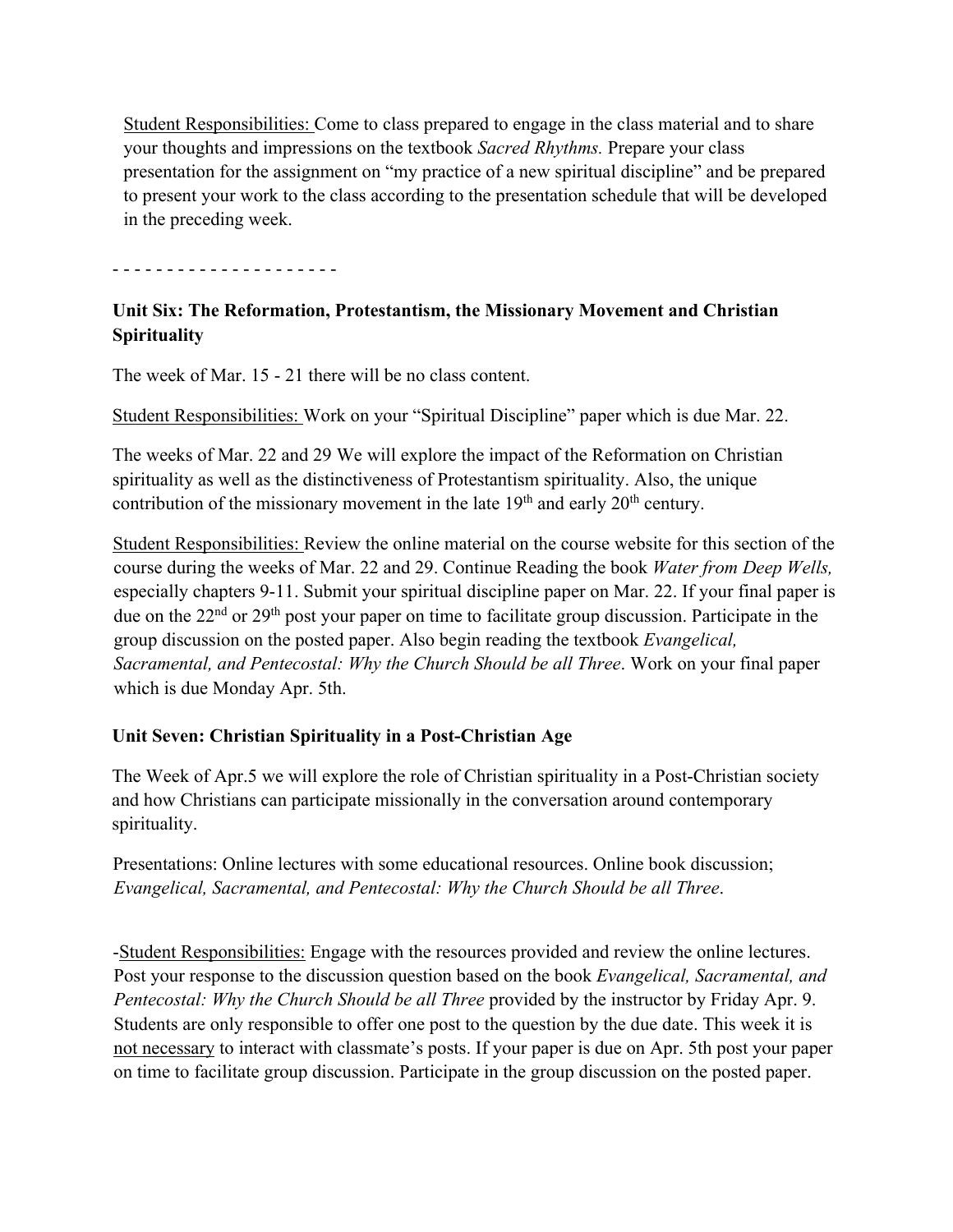### **Additional notes:**

### A. Textbook Purchase

All required textbooks for this class are available from the College's book service, READ On Bookstore you may contact READ On Bookstore, at books@readon.ca. Other book services may also carry the texts.

### B. Academic Honesty

Academic dishonesty is a serious offence that may take any number of forms, including plagiarism, the submission of work that is not one's own or for which previous credit has been obtained, and/or unauthorized collaboration with other students. Academic dishonesty can result in severe consequences, e.g., failure of the assignment, failure of the course, a notation on one's academic transcript, and/or suspension or expulsion from the College. Students are responsible for understanding what constitutes academic dishonesty. Please refer to the Divinity College Statement on Academic Honesty ~ https://mcmasterdivinity.ca/rules-regulations/

C. Gender Inclusive Language

McMaster Divinity College uses inclusive language for human beings in worship services, student written materials, and all its publications. It is expected that inclusive language will be used in chapel services and all MDC assignments. In reference to biblical texts, the integrity of the original expressions and the names of God should be respected, but you will need to use gender-inclusive language for humans, and you will need to quote from a gender-inclusive version such as the following: NRSV (1989), NCV (1991), TEV/GNB/GNT (1992), CEV (1995), NLT (1996), TNIV (2005), and the Common English Bible (CEB 2011).

## D. Style

All stylistic considerations (including but not limited to questions of formatting, footnotes, and bibliographic references) must conform to the McMaster Divinity College Style Guidelines for Essays and Theses: https://mcmasterdivinity.ca/resources-forms/mdc-style-guide/ Failure to observe appropriate form will result in grade reductions.

#### Disclaimer

This syllabus is the property of the instructor and is prepared with currently available information. The instructor reserves the right to make changes and revisions up to and including the first day of class.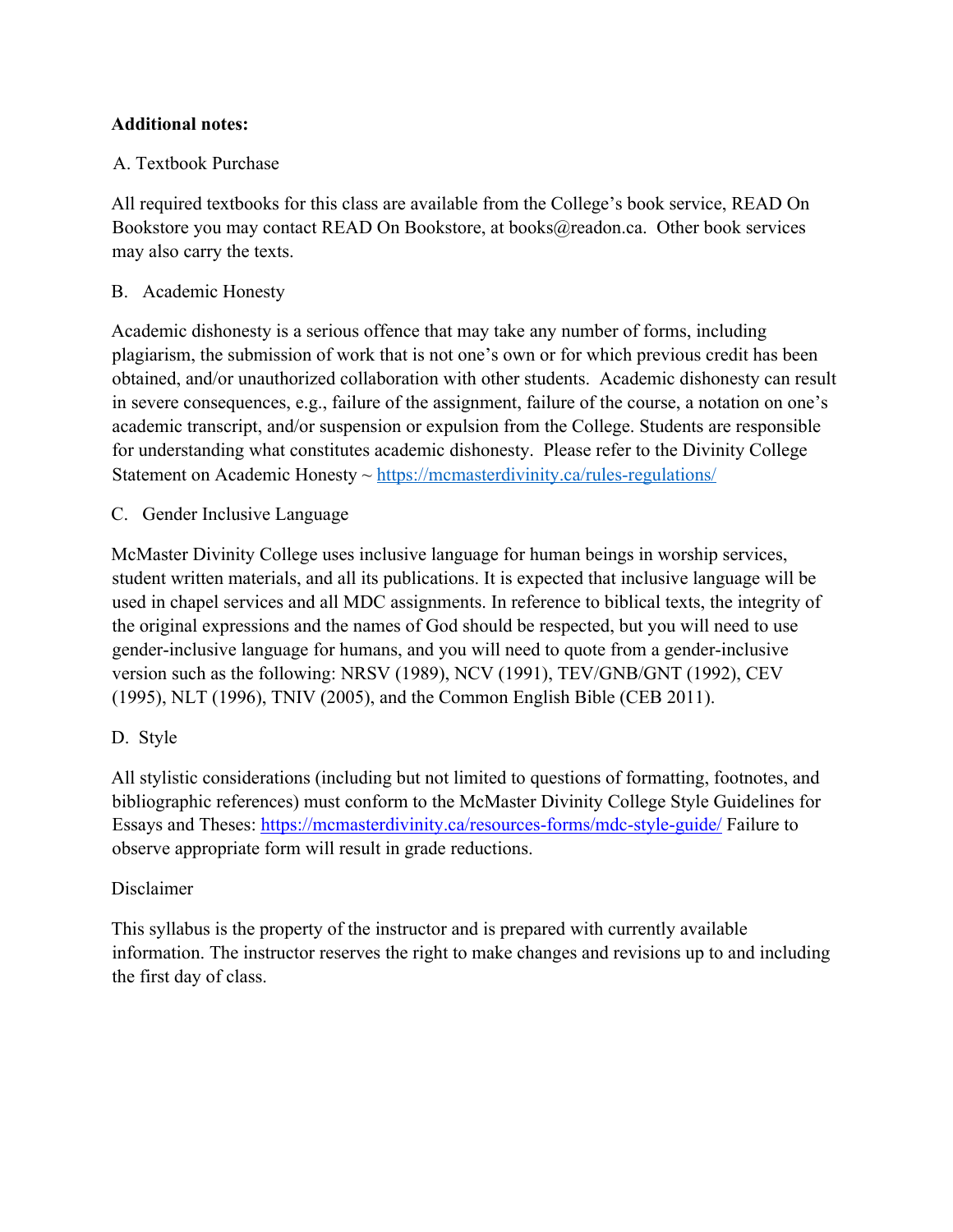#### **Appendix : Classical Spiritual Disciplines**

#### **Disciplines of Abstinence**

Solitude Silence Fasting Frugality Sacrifice Sabbath

#### **Disciplines of Engagement**

Study Worship Service Celebration Prayer Fellowship Confession Giving lectio divina centering/breath prayer Ignatian examen

#### **Resources**

Dallas Willard, *The Spirit of the Disciplines.* San Francisco: Harper and Row, 1988. (Especially chapter 9)